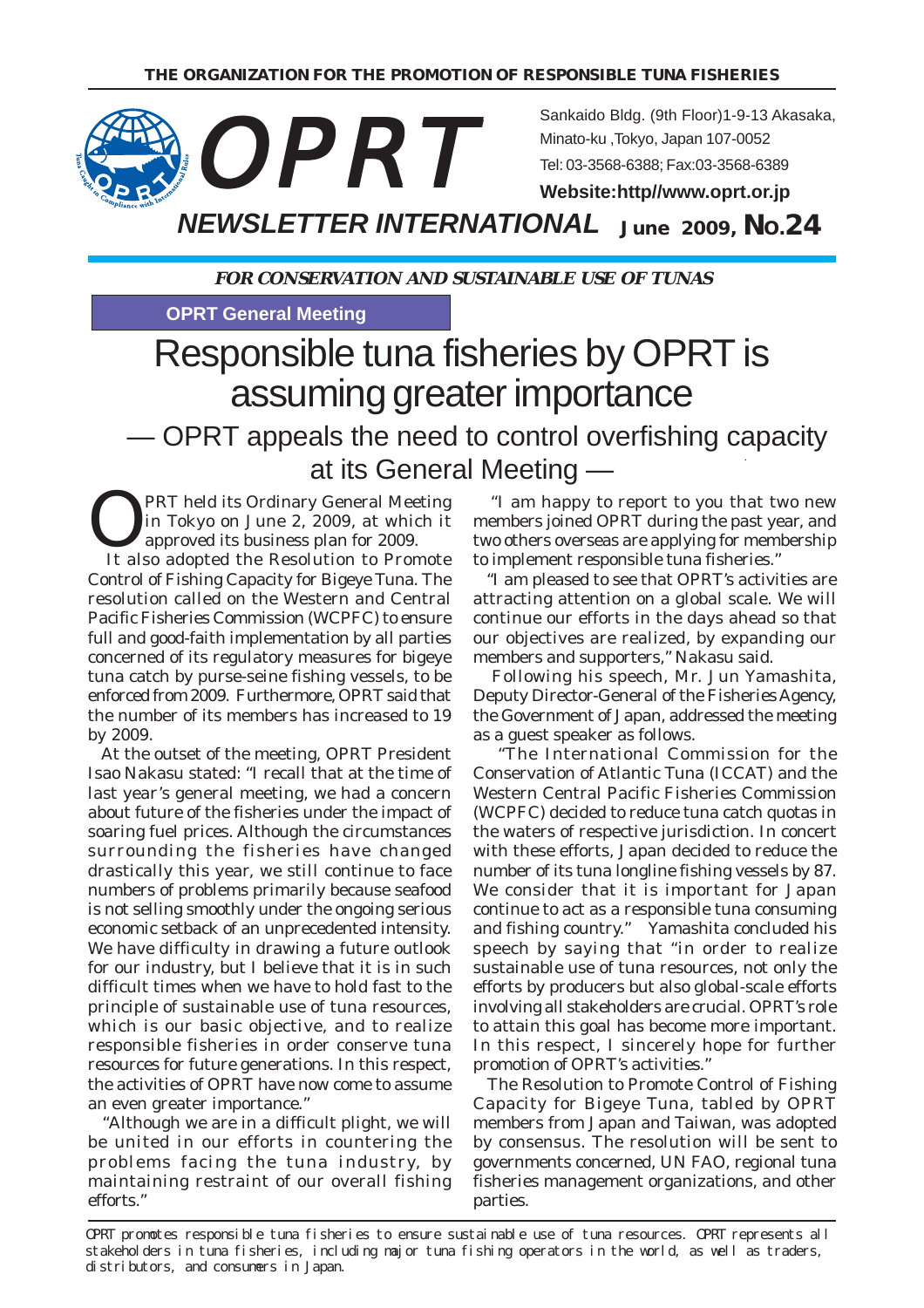**Issue**

# OPRT expresses concern

over massive catch of small-size tunas

At its General Meeting on June 2, 2009, OPRT adopted the Resolution to Promote Control of Fishing Capacity for Bigeye Tuna by consensus among its members. Tuna longline fishing organizations of various countries, who are members of OPRT, have been taking steps not to increase the number of large-scale tuna longline fishing vessels with the aim to prevent overfishing of tuna resources. Major tuna longline fishing organizations of the world have joined OPRT. The number of large-scale tuna longline fishing vessels registered with OPRT decreased by 104 over the past year to 1,049 as of March 2009. (See the list of OPRT registered fishing vessels on the last page.) As a result, catch of tunas by longline fishing vessels have been restrained in recent years. On the other hand, catch by purse-seine fishing vessels continue to stay at a high level, creating concerns over the possible negative impact on the tuna resources (See the chart below). Especially, massive harvest of small-size bigeye and yellowfin tunas, caught incidentally in the operation by purse-seine fishing vessels, is likely to cause substantial direct impact on tuna resources. At the first Joint Meeting of Regional Tuna Fisheries Management Organizations (RFMOs), held in Kobe, Japan, in 2007, this issue was discussed and meeting participants agreed on the need to solve it.

 Purse-seine fishing is practiced all over the world, so agreement among all countries involved is essential to realize effective control of the capacity of this fishing. OPRT hopes and requests that the United Nations Food and Agriculture Organization (FAO) and RFMOs step up their efforts to obtain such an international agreement.

# **Resolution to Promote Control of Fishing Capacity for Bigeye Tuna**

The Organization for the Promotion of Responsible Tuna Fisheries (OPRT), whose members are involved in production, trade, distribution and consumption of sashimi tuna in the world,

 Noting that, with the aim to ensure sustainable use of tuna resources, OPRT has been and is continuing its efforts to prevent overfishing capacity of large scale tuna longline fishing vessels by restricting the number of large scale tuna longline fishing vessels in the world, with the cooperation of its members and the governments to which its members belong;

 Recognizing the fact that the catch of tunas by purse-seine fishing vessels in the world continues to be at a high level of 2.6 million tons (i.e. 62% of the world's total catch in 2007), and especially that the massive catch of small-size

bigeye and yellowfin tunas is causing serious concerns over sustainable use of tuna resources;

 Noting that, in its International Plan of Action for the Management of Fishing Capacity, the United Nations Food and Agriculture Organization calls on States and regional fisheries organizations confronted with the issue of over-capacity, to endeavor to limit at the present level, and progressively reduce, the fishing capacity applied to affected fisheries.

Resolves that it requests:

 1. that regulations on bigeye tuna catch by purse-seine fishing vessels, to

be implemented by the Western and Central Pacific Fisheries Commission (WCPFC) from 2009 in the Western and Central Pacific, be implemented fully and in good faith by all the parties concerned;

 2. that other regional tuna fisheries management organizations (RFMOs) introduce as soon as possible the measure to control fishing capacity in purse-seine fisheries and massive catch of small-size tunas, notably in the eastern Pacific adjoining the WCPFC Convention area; and

 3. that the United Nations Food and Agriculture Organization and the RFMOs develop as expeditiously as possible the global measures to control the number of large scale tuna purse-seine fishing vessels and their fishing capacity.



#### **World Major Tuna Catches by Fishing Gears (1950-2007)**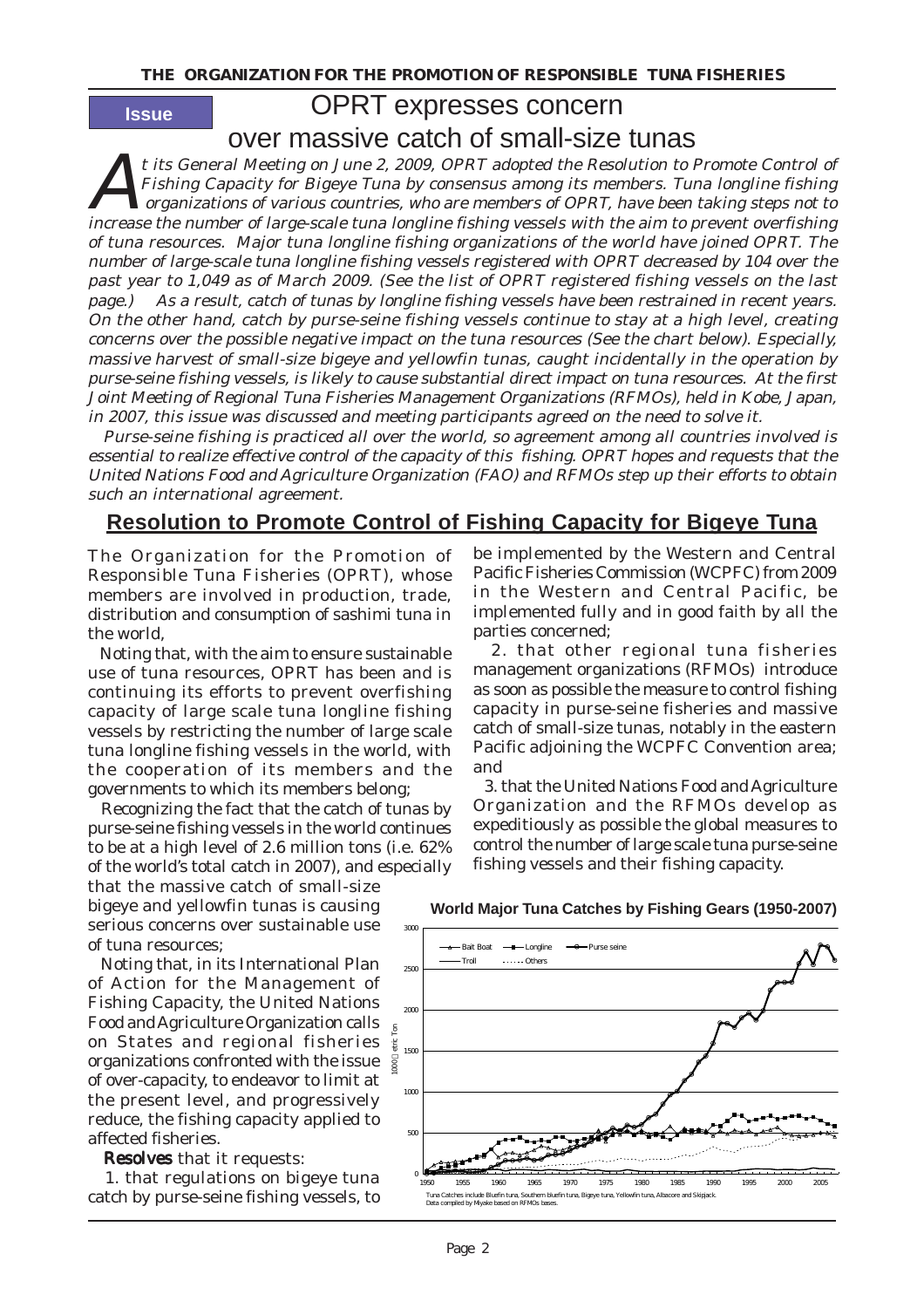## **OPRT Seminar**

Recovery of sashimi tuna market in Japan depends on demand in the restaurant market —Prof. Lou Xiaobo 's lecture at OPRT seminar—

On June 2, OPRT held a seminar for its<br>full members, including overseas<br>members. At the seminar, Prof. Lou full members, including overseas members. At the seminar, Prof. Lou Xiaobo of the Tokyo University of Marine Science and Technology delivered a lecture under the theme of "Trend and Future Outlook of Sashimi Tuna Market in Japan." (Sashimi is a Japanese dish of bite-sized pieces of raw fish eaten with soy sauce and horseradish paste.)

What follows is a summary of his address.

(1) The scale of sashimi tuna market in Japan, the largest in the world, has been on a shrinking trend, conspicuously in the restaurant market. The key to the future consumption of sashimi tuna lies in the general economic recovery, and in particular in the recovery of the restaurant market. Since tunas compete with other frozen sashimi such as salmon, it is important to differentiate tunas from other commodities and appeal the good quality of tunas to consumers.

 The scale of sashimi tuna market in Japan, which is estimated to have been about Y600 billion by around 2000 and 2001, shrank to about Y460 billion by 2007 and 2008.

 According to an estimate by a panel on tuna supply and demand of the Fisheries Agency, the Government of Japan, the household consumption of tunas in 2007 stood at 293,000 tons, which was at more or less on the same level as in 1991. This means that household consumption had kept a firm tone throughout this period, although there were some fluctuations from year to year.

 Mass retailers are dealing in sashimi tuna as a commodity that can attract customers and therefore generate profit. But, since tunas are not necessities of life, consumers tend not to buy them if prices are raised. Furthermore, other food commodities that can substitute tunas exist.

 However, the decline in tuna consumption has been relatively mild amid the present circumstance where the overall per-household consumption value has been declining. Seen from this perspective, it can be said that tunas are be maintaining firm demand.

(2) In the eat-out and take-home  $\overline{\mathbf{S}}$ food markets (including takehome sushi), consumption in 2007 decreased substantially to 77,000 tons from 201,000 tons in 1991. Although this represents an



underestimate because single-person households were not included in the estimates, the declining trend is undeniable. The number of sushi restaurants in Japan in 2006 was 32,340, which was a decrease of more than 10,000 as compared with 1991.

 On the other hand, other sushi materials such as salmon, shrimp, squid and octopus are competing with tunas. This variety of materials is satisfying the conditions for restaurant operators for low cost, smooth management, stable supply and colorful presentation of sushi dishes. Recently, it often happens that tuna is not included among three-material sushi menus.

 The take-out food market, centering on sushi, has been shrinking since 2000 in a turnaround from the continued growth until that year.

(3) The demand for farmed tuna, on the other hand, is increasing, with a conspicuous influence on the market of "toro" (prime fatty part of tuna). Overall, decline is predicted for toro supply in the days ahead, but the declining trend might be prevented depending on the supply of farmed tuna.

 Previously, the markets of tuna red meat and toro had been clearly separated. But, as the toro market from tuna farming has grown and become popular, a competition arose between tuna red meat and toro. It happens that, when toro sells well, sales of red meat do not go smoothly.

(4) It has been said that demand for tuna is at the bottom line now but there is no assurance for demand to recover in the future. Yet there certainly exists a strong demand for tunas if the prices are set at low levels. Mass retailers have now become market leaders in determining prices of tunas. In order to find a breakthrough out of this situation, producers need to exert efforts in marketing and promoting cooperation with distributors. Further, it is also crucial for them to try to differentiate tuna from competing commodities such as salmon and appeal the goodquality of tuna to consumers.